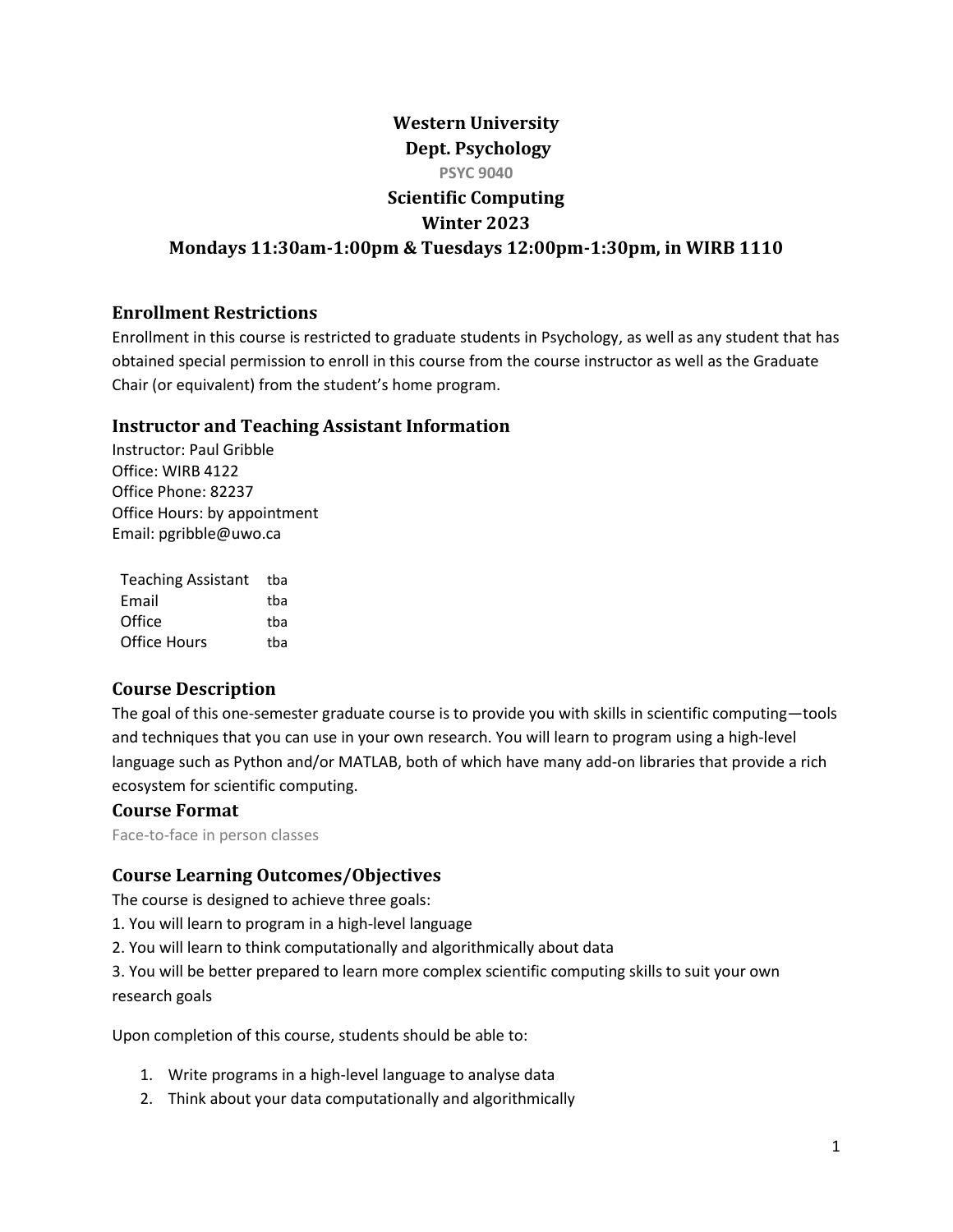- 3. Analyse your data using some standard analysis techniques
- 4. Have the skills to be able to learn more complex analysis techniques to suite your research goals

#### **Course Materials**

We will draw from freely available textbooks, resources, and tutorials on the web.

#### **Methods of Evaluation**

Grades will be based on weekly programming assignments in which you will apply the knowledge we cover that week to write code that analyses sample data in specific ways.

| <b>Assignment</b> | Date of Evaluation (if known) | Weighting |
|-------------------|-------------------------------|-----------|
| Assignment 1      | Jan 13                        | 7.69%     |
| Assignment 2      | Jan 20                        | 7.69%     |
| Assignment 3      | Jan 27                        | 7.69%     |
| Assignment 4      | Feb <sub>3</sub>              | 7.69%     |
| Assignment 5      | Feb 10                        | 7.69%     |
| Assignment 6      | Feb 17                        | 7.69%     |
| Assignment 7      | Feb 24                        | 7.69%     |
| Assignment 8      | Mar 3                         | 7.69%     |
| Assignment 9      | Mar 10                        | 7.69%     |
| Assignment 10     | Mar 17                        | 7.69%     |
| Assignment 11     | Mar 24                        | 7.69%     |
| Assignment 12     | Mar 31                        | 7.69%     |
| Assignment 13     | Apr 7                         | 7.69%     |
| Total             |                               | 100%      |

# **Course Timeline**

| Week           | <b>Date</b> | <b>Topic</b>                                 | <b>Readings Due</b> |
|----------------|-------------|----------------------------------------------|---------------------|
| 1              | Jan 9,10    | Digital representations of data              | tba                 |
| $\mathfrak{D}$ | Jan 16,17   | Basic data types, operators, & expressions   | tba                 |
| 3              | Jan 23,24   | Control flow                                 | tba                 |
| 4              | Jan 30,31   | <b>Functions</b>                             | tba                 |
| 5              | Feb 6,7     | Complex data types                           | tba                 |
| 6              | Feb 13,14   | File input & output                          | tba                 |
| 7              | Feb 20,21   | Graphical displays of data                   | tba                 |
| 8              | Feb 27,28   | Sampling, Signal Processing & Filtering data | tba                 |
| 9              | Mar 6,7     | Logic of frequentist statistical approaches  | tba                 |
| 10             | Mar 13,14   | A few common statistical tests               | tba                 |
| 11             | Mar 20,21   | Fitting models to data: linear regression    | tba                 |
| 12             | Mar 27,28   | Fitting models to data: maximum likelihood   | tba                 |
|                |             | estimation                                   |                     |
| 13             | Apr 3,4     | tba                                          | tba                 |